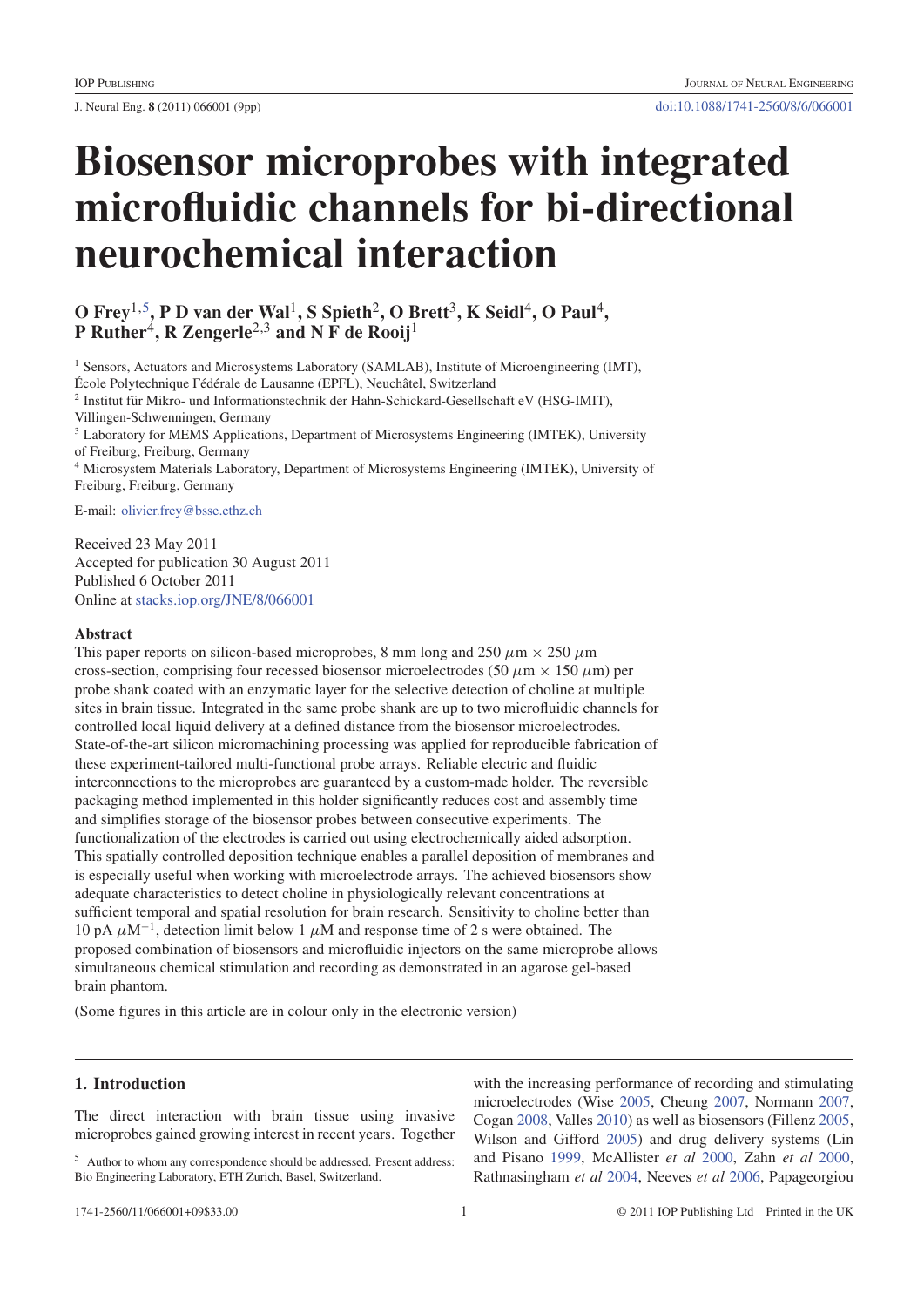*et al* 2006, Parker *et al* 2007, Foley *et al* 2009) toward more reliable and sensitive measurements, advances are also made in combining some of these functions into a single device (Chen *et al* 1997, Metz *et al* 2004, Johnson *et al* 2008, Seidl *et al* 2010, Frey *et al* 2011). This allows us to (i) record and stimulate in parallel from several electrode sites at high spatial resolution and defined inter-electrode spacing arranged in two- (2D) or three-dimensional (3D) arrays, (ii) increase the number of functionalities per microprobe shank cross-section thus reducing the overall neuronal damage and (iii) perform more complex, multi-parametrical brain studies. Progress was recently achieved in the framework of the European research project *NeuroProbes* (FP6 IST-027017) by developing a platform-based, modular 3D assembly approach of multiple functionalities allowing electrical as well as chemical recording and stimulation (Neves and Ruther 2007, Neves 2007, Ruther *et al* 2008, 2010).

In particular, the combination of biosensors for the detection of neurotransmitters with fluidic microchannels is of high interest as it enables bi-directional chemical interaction with the brain tissue: as an example, the neurochemical impact of fluid stimulation or inactivation of synaptic activity can be monitored simultaneously at the dedicated sites. However, for reliable and spatially resolved experiments this requires small and sensitive biosensors as well as fluidic outlet ports capable of local, low-volume liquid delivery with both system components positioned at well-defined distances on a single device.

Choline—a surrogate marker of freshly released acetylcholine—can be continuously monitored at adequate spatial and temporal resolution using biosensors. Most sensors use the measurement principle of amperometric detection via hydrogen peroxide produced by the oxidase enzyme (Wilson and Gifford 2005). For the deposition of the enzymatic membranes on dedicated metal microelectrodes different methods are used including dip coating (Schuvailo *et al* 2006), drop dispensing (Burmeister *et al* 2002) and electrochemical approaches (Cosnier *et al* 1997). The choice of the applied deposition approach is usually driven by the type of employed microelectrode devices such as conventional wire electrodes, microprobes with multiple integrated microelectrodes or microprobe arrays with a 2D or even 3D microelectrode arrangement.

Following the demand to record in parallel from several electrodes in different brain areas, silicon microtechnology processes are increasingly applied to fabricate multi-electrode arrays (Takeuchi *et al* 2004, Lee *et al* 2004, Musallam *et al* 2007, Aarts *et al* 2008, Hajj-Hassan *et al* 2009, Herwik *et al* 2009, Perlin and Wise 2009, Chen *et al* 2009). The main advantages of these probes are their high design-flexibility as well as precise and reproducible production of arrays comprising multiple microelectrodes per probe shank.

Pressure-driven drug delivery in neuroscience has been combined with microprobe biosensors in the past. It mainly consisted of a manual assembly of stainless steel or glass capillaries with a microprobe (Bruno *et al* 2006, Day *et al* 2006, Parikh *et al* 2008). For these approaches, precise and reproducible relative positioning of the biosensors and the microfluidic components is highly challenging. Further, the injection of several liquids with such a device is limited as well. In addition, the non-parallel alignment of microprobe and capillary during assembly can result in increased brain damage and shank distortion during implantation. This issue has been addressed using microfabricated injectors aligned in parallel (Frey *et al* 2011) or by integrating microchannels directly into the microprobe shanks. The latter has been presented by different groups using silicon substrates (Chen *et al* 1997, Cheung *et al* 2003, Seidl *et al* 2010), glass (Lin *et al* 2009, Vrouwe *et al* 2008) or flexible polymers (Metz *et al* 2004, Moon *et al* 2006, Ziegler *et al* 2006, Fernandez *et al* 2009), predominantly for microprobes comprising bare metal electrodes for electrophysiology applications.

Integrating microfluidic channels into biosensor microprobes is more complicated as the biosensors require the deposition of one or more polymeric membranes (enzymatic membrane, anti-interference layer). This coating has to be spatially controlled to enable a highly parallel modification of designated electrodes only. Contamination of other electrodes or clogging of the microfluidic channels by exposure to the membrane cocktail needs to be avoided.

When multiple functions are integrated in microdevices, connectivity becomes challenging: fluidic and electrical contacts have to be ensured under tight spatial constraints. Additionally, packaging is known to be a major cost factor in the semiconductor industry as well as in the field of medical microdevices. Therefore simple, robust and re-usable set-ups are highly desirable, especially when parts of the device as for example biosensors—are characterized by a relatively short lifetime and thus life-limiting components of the neural system.

In this contribution, we report on multi-shank silicon microprobes with several recessed microelectrodes and microfluidic channels integrated in the same probe shank. The microelectrodes are coated with an enzyme layer using electrochemically aided adsorption and an anti-interference layer by electrochemical polymerization. Both layers are tailored to the requested selective detection of choline at concentrations below 10  $\mu$ M. The symmetric layout of the microprobes is specifically designed for simultaneous measurements in both hemispheres of the prefrontal cortex of the rat's brain. The microprobes are reversibly packaged into a small, custom-made device providing electrical as well as fluidic connections.

# **2. Materials and methods**

#### *2.1. Microprobe layout and fabrication*

The microprobe type presented in this paper was fabricated within the FP6 European project *NeuroProbes* (IST 027017). The selected approach is fully compatible with the modular concept pursued by the consortium for assembly of multifunctional microprobes into a standardized platform (Aarts *et al* 2008, Herwik *et al* 2009, Neves and Ruther 2007). The geometrical layout and fabrication process of the microprobes are based on the work described by Seidl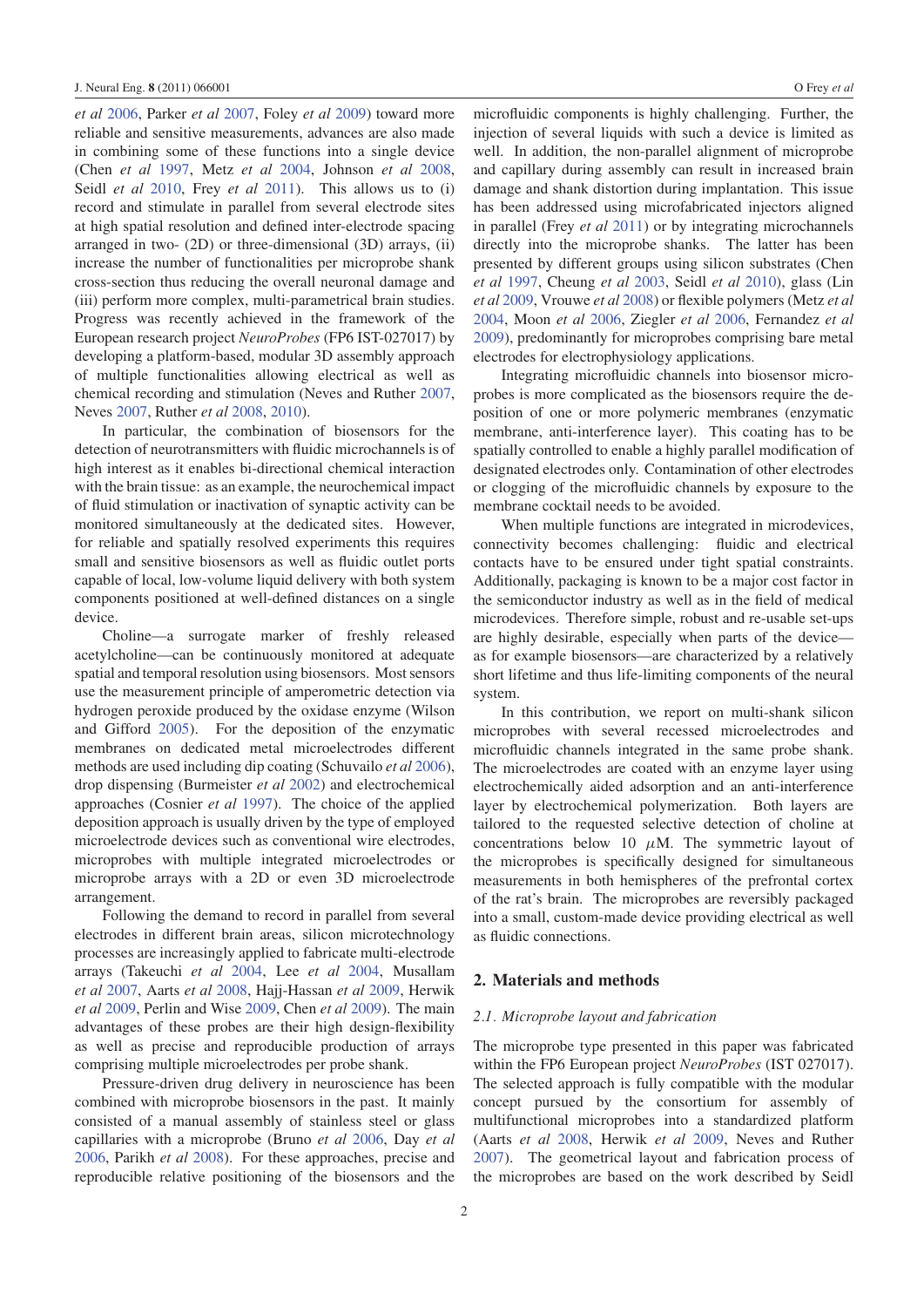*et al* (2010). In the present contribution, the design of the recessed electrodes and corresponding interconnecting leads were adapted with respect to the specific requirements of the choline biosensors and the assembly of the probes in a reusable package.

The layout of the microprobe is shown in figure 1. The design consists of two parallel probe shanks with a length of 8 mm and cross-section of 250  $\mu\text{m} \times$  250  $\mu\text{m}$  (height  $\times$ width). The two shanks have a pitch of 1.5 mm. The probe dimensions were chosen to determine choline concentrations and provide fluid supply in both hemispheres of the prefrontal cortex of the rat's brain. Each shank is connected to a common rectangular probe base and comprises either one or two fluidic microchannels with a cross-section of 50  $\mu$ m  $\times$  50  $\mu$ m. The outlet ports have a diameter of 25  $\mu$ m and are centered on the topside of the probe shank at a distance of 1.5 mm from the microprobe tip. In the case of two channels per probe shank, outlet ports are positioned next to each other with a spacing of 100  $\mu$ m. The inlet ports of the microchannels are provided from the rear side of the microprobe base. The base has a size of 4 mm  $\times$  6 mm and a thickness of  $400 \mu$ m, which is convenient for probe handling. Each shank comprises five platinum (Pt) microelectrodes, four of them being placed around the fluidic outlet ports and separated by 200  $\mu$ m. These electrodes have a size of 50  $\mu$ m  $\times$ 150  $\mu$ m and are placed in a 10  $\mu$ m deep recess to protect the biosensitive membrane that is subsequently immobilized on the electrodes. The fifth electrode with a size of 80  $\mu$ m  $\times$  $1200 \mu$ m is not recessed and integrated in the middle of the probe shank. It can be used as a pseudo-reference or counter electrode for the electrochemical detection configuration. For the first, Ag/AgCl can be electrochemically deposited on the Pt surface. Especially, for *in vivo* application this may be more practical. All electrodes are addressed by ten connection pads (0.3 mm  $\times$  1.4 mm in size) integrated on the probe base topside.

The microprobe fabrication is based on a process as described in detail elsewhere (Seidl *et al* 2010) and only briefly repeated here. Main focus lies on the adapted fabrication steps for the biosensor application. All selected technologies are compatible with the process technology used within the *NeuroProbes* project to realize recording probe arrays (Herwik *et al* 2009).

The fabrication process applies standard 4 inch, 300  $\mu$ m thick, double-side-polished (100) silicon wafers. In a first step, the channel structures and trenches defining the probe geometry are etched using a two-stage deep reactive ion etching (DRIE) process using silicon oxide and photoresist as masking layers. The channels are then oxidized and covered by a second oxidized silicon wafer using direct wafer bonding and annealing at 1050 ◦C. This process creates the buried channels of the neural probes. Subsequently, the cover wafer is ground and polished to a thickness of 100  $\mu$ m at a surface roughness of less than 14 nm using a commercial grinding process.

At this point, the fabrication process differs from Seidl *et al* (2010): A thermally grown oxide (200 nm) is used as masking layer to etch the 10  $\mu$ m deep electrode recesses using



**Figure 1.** Microprobe layout. (a) Top and side view of the microprobe comprising four recessed electrodes, one reference electrode and one fluidic microchannel per probe shank (relevant dimensions are given in mm). (b) Enlarged view of the microprobe tip illustrating the four recessed electrodes with respective interconnecting leads and the position of the fluidic outlet.

KOH (potassium hydroxide, 40 wt%, 60 ◦C). As the probe layout is rotated by  $7°$  with respect to the (110) direction of silicon in order to improve the mechanical stability of the wafer stack during processing (Seidl *et al* 2010), the recesses and electrodes have to be rotated back by  $-7°$  to match the recess edges to the (110) direction and thus obtain well-defined inclined sidewalls after the KOH etch. These sidewalls are required to guide the metal interconnections and overcome the 10  $\mu$ m step between the recess—in which the electrode is placed—and the top surface of the probe shank. The silicon substrate is then insulated by a stack of thermal silicon oxide and LPCVD (low pressure chemical vapor deposition) silicon nitride with a thickness of 200 nm each. The metallization, i.e. 20 nm of tantalum (Ta) serving as the adhesion promoter and 130 nm of Pt deposited using e-beam evaporation, is patterned by an adapted lift-off process using a combination of the thick photoresist AZ4562 (AZ Electronic Materials GmbH, Wiesbaden, Germany) and LOR 3B (MicroChem Corp., Newton, USA). A second 200 nm thick LPCVD silicon nitride layer and 200 nm thick PECVD (plasma enhanced CVD) oxide layer are used as top passivation which is opened at the electrode sites and connection pads by a combined dry and wet etching process, i.e. reactive ion etching (RIE) and an  $H_3PO_4$  etch for 10 min at 160 °C, respectively. Again, thick photoresist is used as a masking layer.

The microprobe patterning follows again the procedure described by Seidl *et al* (2010). First, it applies a 150 μm deep backside DRIE process to define the final shank thickness, the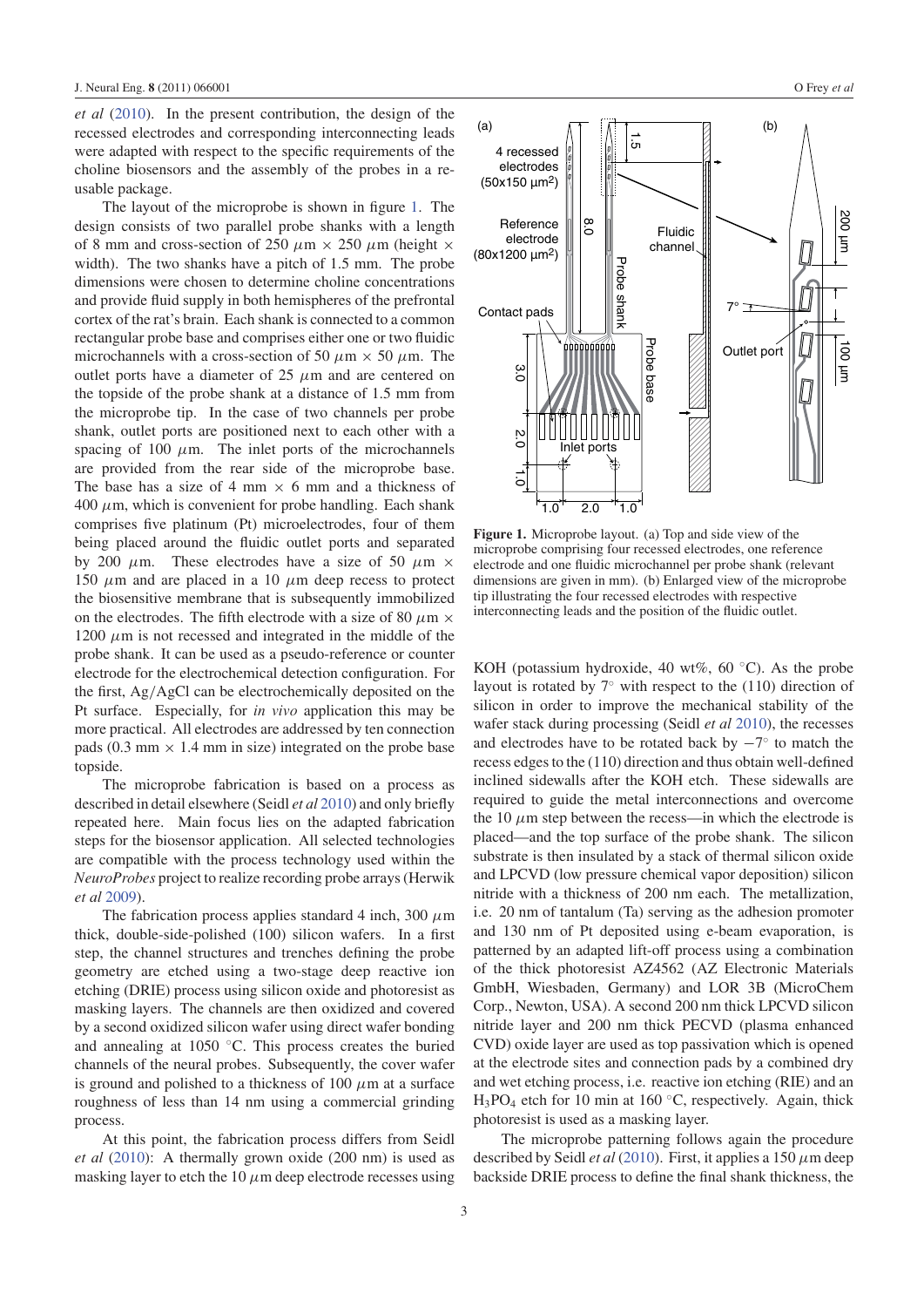overall probe geometry as well as the fluidic inlet ports on the backside of the probe base. Second, the dielectric layers on the front side are patterned by RIE followed by a DRIE step with an etch depth equivalent to the thickness of the cover wafer to finally release the microprobes. Small joints retain the microprobes in the remaining wafer grid, where they are kept until use.

#### *2.2. Biosensor functionalization*

The detection of choline is achieved by immobilizing the enzyme choline oxidase (ChoOx) on the Pt microelectrode surfaces. ChoOx catalyzes the reaction of choline to hydrogen peroxide  $(H_2O_2)$  that can be electrochemically oxidized at a potential of 0.7 V versus Ag/AgCl. As other electro-active molecules are present in the extracellular fluid of the brain at relatively high concentrations, special precautions have to be taken to ensure selective measurements. Furthermore, adapted deposition methods have to be chosen for these enzyme layers as the applied microprobe arrays comprise multiple electrodes arranged in up to three dimensions as well as microfluidic channels. These deposition methods have to ensure spatial control and prevent cross-contamination, e.g. due to unspecific adsorption on other electrodes or clogging of the integrated microchannels. Electrochemical deposition methods offer these advantages and allow parallel deposition on several dedicated electrodes.

The enzymatic membranes are deposited using electrochemically aided adsorption. This method has been used before for microprobe arrays without microchannels (Frey *et al* 2010). Briefly, the probes are immersed into a solution containing the enzyme choline oxidase (ChoOx), bovine serum albumin (BSA) and the cross-linking agent glutaraldehyde (GA), all from Sigma-Aldrich, Buchs, Switzerland. The application of a positive potential train on chosen electrodes generates an electrophoretic movement of the negatively charged proteins toward the electrode. The local rise in concentration initiates a cross-linking and immobilization of the enzyme on the corresponding electrode.

In a second step, *m*-phenylenediamine (*m*-PD, Sigma-Aldrich) is electrochemically polymerized on the surface of the electrode using cyclic voltammetry (0.0–0.9 V versus Ag/AgCl, 50 mV s<sup>-1</sup>). This generates a semi-permeable membrane that rejects certain electro-oxidizable species such as ascorbic acid and dopamine that can interfere with the biosensor signal.

Additionally, adjacent electrodes can be covered with a protein membrane in the same way as described above, however without the enzyme ChoOx, i.e. comprising BSA and GA only. The reason for this is that these membranecovered electrodes can be used as integrated negative control and in a differential measurement configuration to filter out external influences on the signal (see below). This non-active membranes are required to match diffusion properties with the active, enzyme-coated electrodes. The *m*polyphenylenediamine (*m*-PPD) is applied on these electrodes as well. The functionalized microprobes are stored in phosphate buffered saline (PBS) at 4 ◦C.



**Figure 2.** Reversible packaging of the microprobe. (a) Exploded view of the different components: The microprobe is clamped between o-rings providing a tight fluidic connection from the bottom and a  $\mathsf{ZEBRA}^{(k)}$  connector squeezed between the microprobe pads and the PCB to electrically connect the contact pads on the probe base from the top. (b) Photographs from the top and the bottom of a packaged microprobe.

#### *2.3. Packaging*

For packaging the microprobe is clamped between o-rings that provide fluidic connection from the back of the probe base similarly described by Spieth *et al* (2009, 2010) and a ZEBRA<sup>®</sup> connector (Fujipoly, Nucletron Technologies GmbH, Munich, Germany) from the topside to electrically interface the contact pads, as illustrated in figure 2(a). The main component of this probe package is a custommade polycarbonate (PC) holder carrying the microprobe. Depending on the number of microchannels in the probes, either two or four o-rings between this holder and the microprobe base dependent on the number of microchannels in the probes are placed into individual cavities to ensure an aligned and leakage-tight connection of the microprobe base to tubes (syringe needle, Microbalance<sup>TM</sup> 3, 25G 1"—Nr. 18,  $0.5 \times 25$  mm) inserted into the holder. The required clamping force is applied by an intermediate PC spacer, which fits exactly into the holder. The same spacer comprises a slot that aligns the  $ZEBRA^{(8)}$  connector with respect to the connection pads of the microprobe. The thickness of the spacer is defined by the height of the  $ZEBRA^{(8)}$  connector minus the required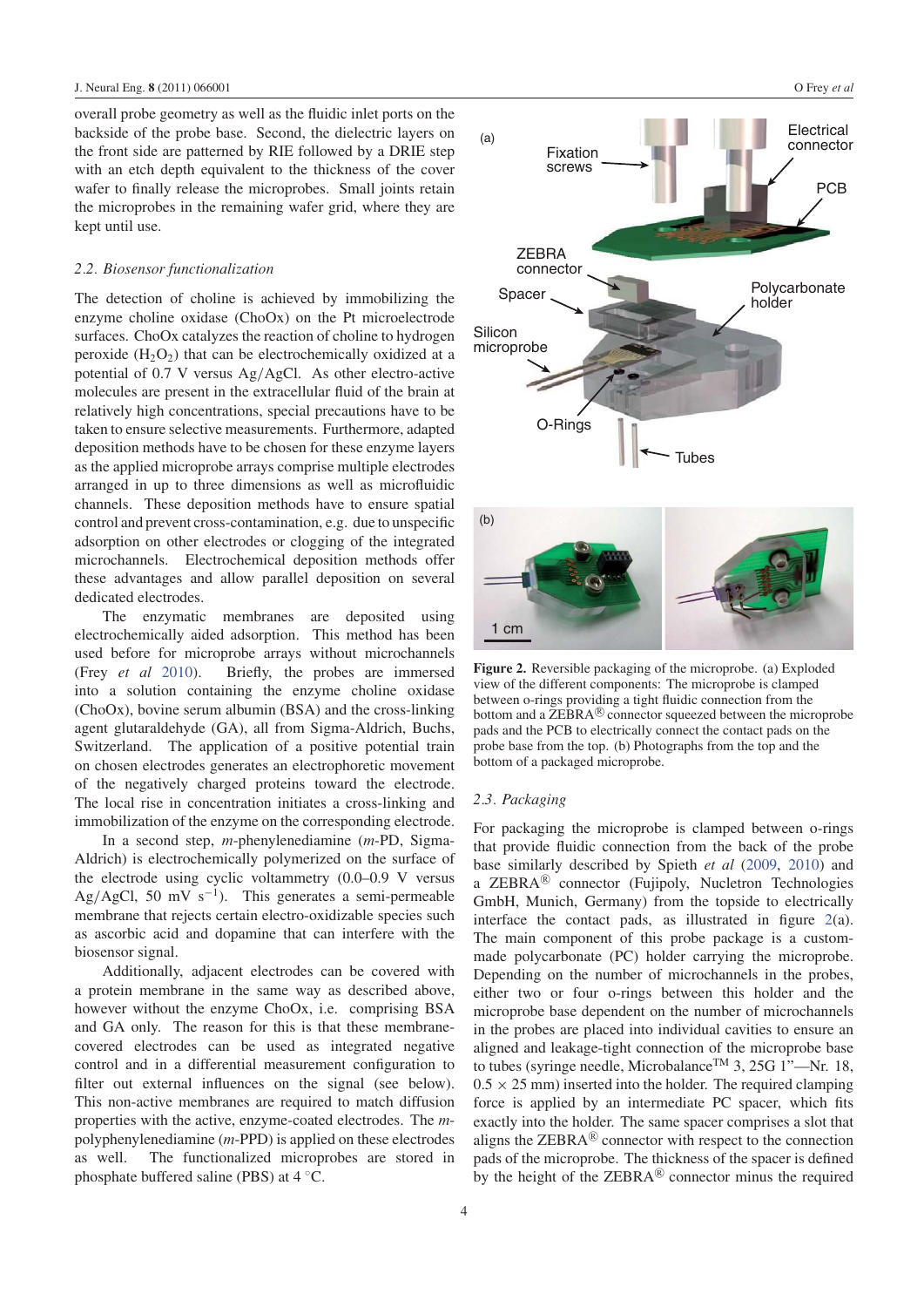

**Figure 3.** (a) Top view of a microprobe comprising one microfluidic channel and five electrodes per probe shank. The four electrodes near the tip are coated with either an enzyme or a protein membrane. (b) Close-up view of the two microprobe shanks with the membrane-coated electrodes as well as an enlarged view of a single electrode.

compression distance to ensure good electric contact. The assembly is fixed using a custom-made printed circuit board (PCB) screwed to the holder from the top. The PCB comprises metal pads with the same layout as those on microprobe base and a standard electrical connector.

The main advantages of this approach are:

- Fluidic and electrical connections are provided in a rapid, single assembly step. This substantially saves packaging time and costs. Especially for relatively short-living biosensors—being the life-time limiting component of the entire device—this is highly beneficial.
- The packaging is reversible and thus allows us to re-use the holder several times and to store the microprobes separately. Especially the second point strongly facilitates storage and transportation, as in many cases the biosensors have to be kept in a liquid environment at low temperatures (e.g. PBS at  $4 °C$ ).
- The whole device is small and fits well into standard stereotaxic frames. Furthermore, its compact size enables experiments with freely behaving animals.

# **3. Connections**

Electric connections are provided by a fitting male connector (Farnell AG, Wallisellen, Switzerland) and a shielded cable to the electronic set-up. For liquid delivery, Portex $\mathbb{R}$  fine bore polythene tubing (0.28 mm ID, 0.61 mm OD) connects the steel tubes of the device to a conventional syringe pump.

# **4. Results and discussion**

#### *4.1. Fabrication and packaging*

Microprobes have been fabricated according to the described process and showed an excellent reproduction of the designed probe shape and adequate electrochemical properties of the Pt microelectrodes comparable to previous results (Frey *et al* 2010) as well as functional microfluidic channels. A representative photograph of a microprobe is shown in figure 3(a). Prior to the probe assembly into the PC holder, the microprobes are rinsed thoroughly using deionized water and

dried using a nitrogen stream. The  $ZEBRA^{(8)}$  connectors and o-rings are wiped or rinsed with isopropanol before use. This ensures a reliable and moisture-free connection. Due to the construction of the device and its self-aligning property, the packaging of the microprobe as shown in figure  $2(b)$ is completed within 2 min. No visual magnification and special microtechnological tools have to be used, significantly simplifying on-site assembly in the course of *in vivo* recording experiments.

#### *4.2. Liquid delivery*

Most critical regarding clogging of the microfluidic channels is the functionalization of the microelectrodes at a distance of only 100  $\mu$ m from the outlet port. Right after coating of the electrodes, all microchannels were thoroughly rinsed for 5 min with deionized water. No clogging or increased flowresistance was observed due to the functionalization process. Prior to the experiments, the channels were completely filled from the syringe side toward the outlet port with the desired liquid. Care has been taken not to entrap any bubbles except for a single small one intentionally introduced in the transparent polythene tubing used as a control of fluid delivery. No leakage at the connection sites—especially at the o-ring interconnection—was observed for flow-rates up to  $5 \mu l \text{ min}^{-1}$ . The total volume between inlet at the stainless steel tubing and the outlet ports on the microprobes was measured to be less than 700 nl. Further representative fluidic characterization of the microprobes with fluid functionality, e.g. their flow resistance or fluidic backflow, is provided by Spieth *et al* (2009).

#### *4.3. Biosensor characteristics*

The applied functionalization procedure enables the local deposition of enzymatic membranes on dedicated electrodes in parallel. A photograph of the front section of a microprobe with all recessed Pt microelectrodes coated with a membrane is shown in figure 3(b). In this example, active membranes containing the enzyme ChoOx and inactive membranes comprising BSA only were alternately deposited as indicated by the symbols in figure 3(b). The image shows membranes of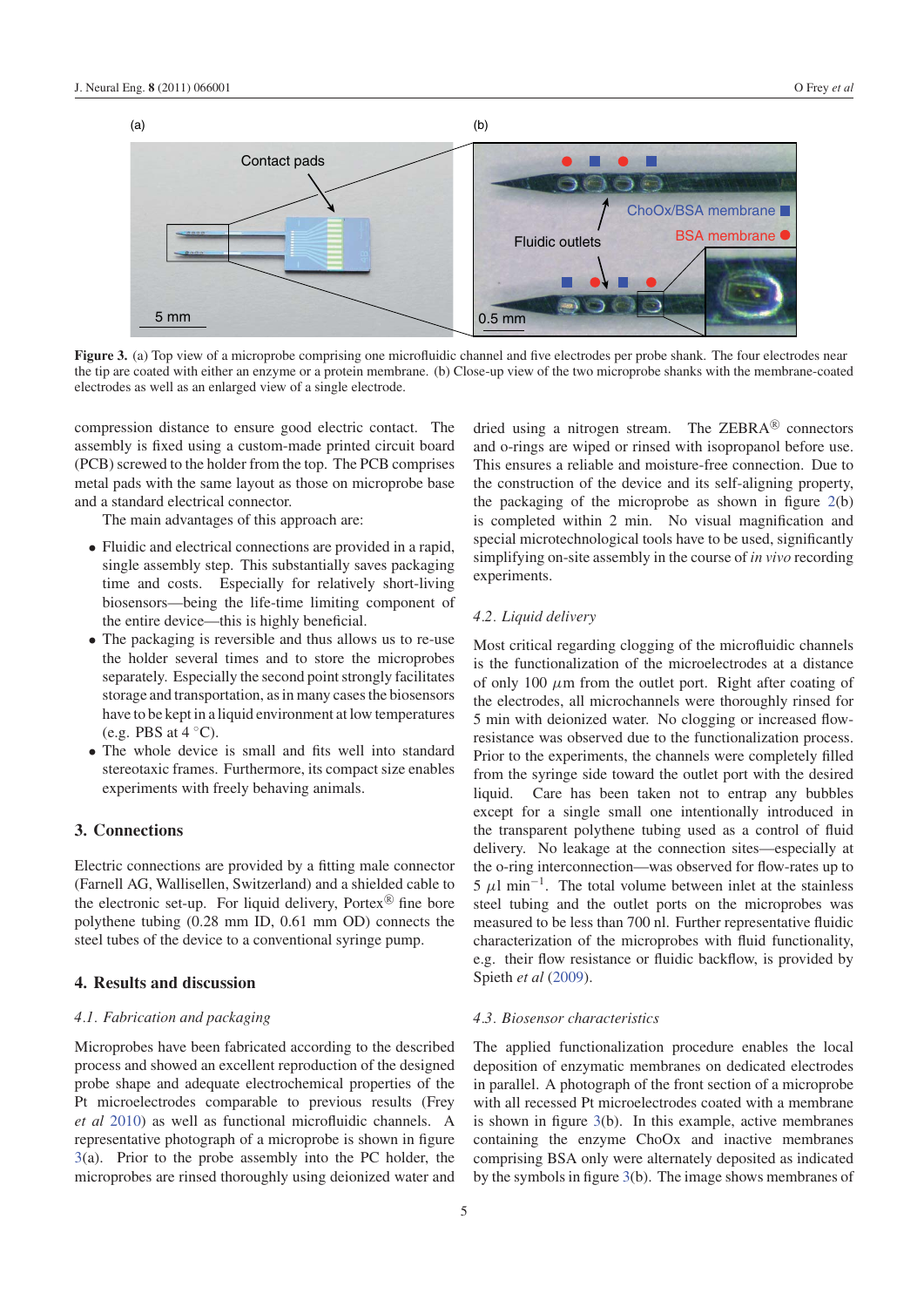

**Figure 4.** Calibration measurement of a functionalized microprobe. (a) Configuration of the biosensors on the microprobe shanks. (b) Typical response of eight integrated microelectrodes simultaneously recorded upon consecutive additions of choline (Cho) and the two main interferents dopamine (DA) and ascorbic acid (AA) at physiologically relevant concentrations (measurement performed four days after membrane deposition, curves are off-set by 50 pA for better visibility).

reproducible shape on all microelectrodes and confirms that the deposition method is well suited for this kind of microprobe. The recess of the electrodes anchors the membranes on the electrode and prevents them from peeling off during insertion into brain tissue.

The functionalized microprobe was tested in PBS at 37 ◦C applying a potential of 0.7 V versus Ag/AgCl using a PalmSens potentiostat extended with an 8-channel multiplexer unit (Palm Instruments BV, Houten, The Netherlands) in a three-electrode configuration. A Pt wire served as the counter electrode. Figure 4(b) shows a continuous amperometric measurement of a biosensor microprobe with its eight microelectrodes functionalized according to the schematic shown in figure 4(a). Once the background current reached a stable value, aliquots of choline, dopamine and ascorbic acid were added followed by short stirring (responsible for noise bursts in the measurement curves).

The enzyme-modified electrodes show a rapid stepincrease of the current signal upon addition of choline. A response time  $t_{90\%}$  of 2 s could be measured. This value, however, is a conservative determination because it is strongly dependent on the mixing time in the calibration solution when the concentration of choline is increased by adding an aliquot in the stirred solution. Dopamine and ascorbic acid on the other hand have no influence on the current signal. This nicely confirms the effective rejection properties of the *m*-PPD blocking layer. Furthermore, all active electrodes exhibit the same sensitivity and selectivity emphasizing the reproducibility of the parallel membrane deposition. The inactive electrodes show no current increases upon choline, DA and AA administration over the entire measurement time. This demonstrates that no crosscontamination during deposition and no cross-talk during the recording occurs between the different closely spaced electrodes. Therefore, they can effectively act as null sensors for the differential measurement. The absence of cross-talk and the continuous and consistent signal from all electrodes further supports good interconnection characteristics of the  $ZEBRA^{(g)}$  connectors. Contact pads are well aligned and all electrodes are independently addressable. The noise-level of the current response is comparable with the wire-bonding techniques previously used for such microprobes (Frey *et al* 2010).

Figure 5 shows the evolution of the biosensor sensitivity and its interference rejection properties in the first month after functionalization. The microprobes  $(n = 4)$  were disassembled and stored in PBS at 4 ◦C between the individual experiments. As expected, the sensitivity of the biosensor decreases over time due to partial inactivation of the enzyme ChoOx. At the same time, the *m*-PPD blocking layer becomes slightly permeable to DA and AA. In these cases, the adjacent inactive electrodes showing the same temporal behavior are used to remove the unwanted current contributions applying the differential method (i.e. subtraction of the signal at electrode #2 from signal at electrode #1, figure  $4(a)$ ). It should be noted that with our experimental setup, a sensitivity of  $3$  pA  $\mu$ M<sup>-1</sup> is still sufficient for reliable *in vivo* measurements with a limit of detection below 1  $\mu$ M. A 'shelf lifetime' of at least one month offers the flexibility to prepare the biosensor some time in advance of the *in vivo* experiment. Once implanted, the enzymatic membranes are in contact with living tissue at a constant temperature of 37 ◦C. Proteases and reactive species for example might accelerate the sensitivity decay and may limit the use of the biosensors primarily to acute measurements. The *in vivo* lifetime of the biosensors has not been evaluated for the present system at this stage, but definitively is a crucial point that has to be considered. It is clear that pre- and post-calibration will be required. Further, the integrated channels offer the possibility of an *in vivo* calibration by injection of a known choline concentration or chemical stimulants evoking a known choline release. *In vivo* calibration and its influence on the local brain tissue, however, has to be investigated thoroughly prior to experiments. The local tissue needs to be restored to its initial biological state before reliable measurements can be executed.

### *4.4. Simultaneous delivery and recording*

Both the liquid delivery and the functionality of the biosensors were simultaneously tested in agarose gel (2% in 10 mM PBS)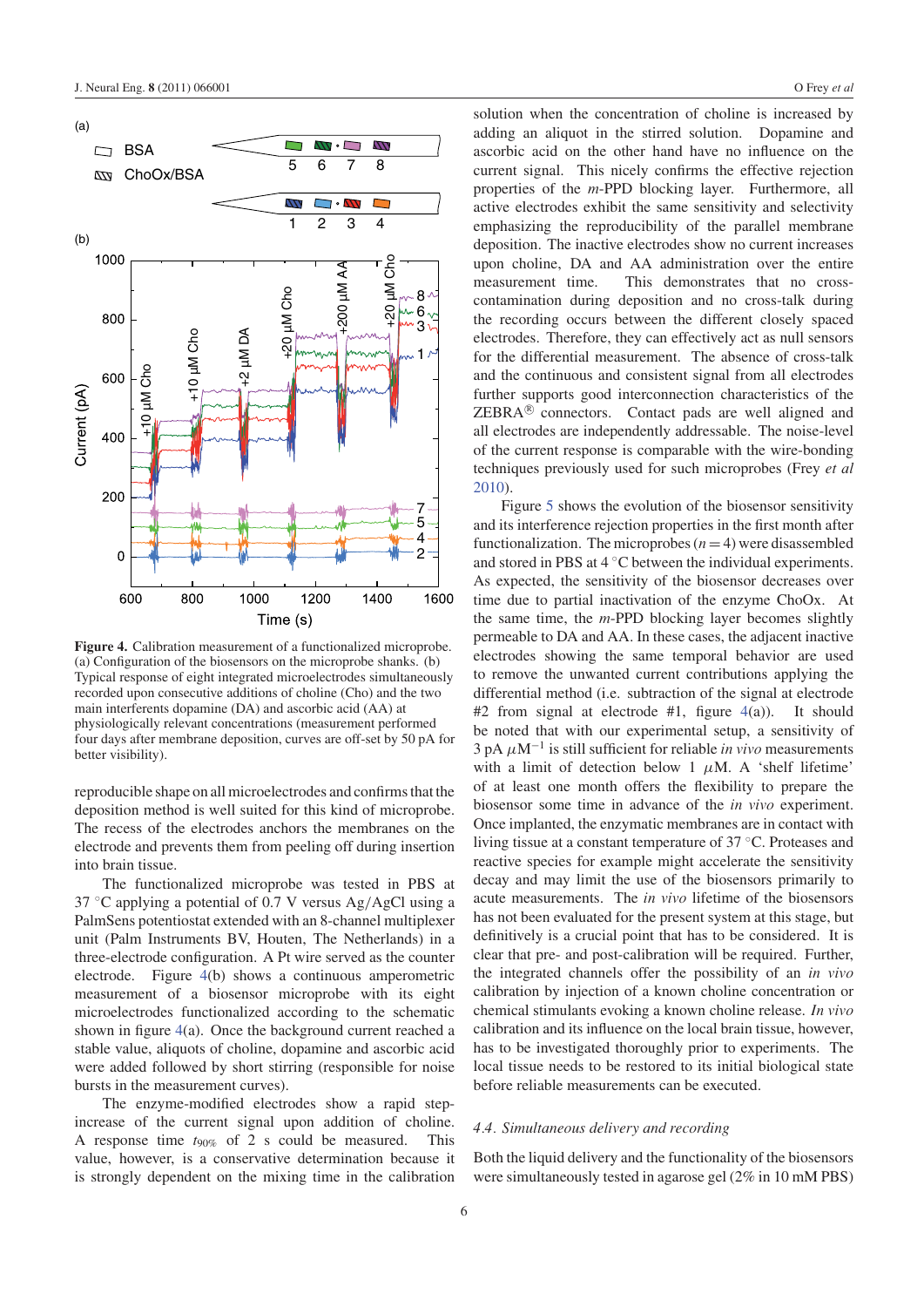

**Figure 5.** Evolution of the sensitivity of the choline biosensors and current response to dopamine (DA,  $1 \mu M$ ) and ascorbic acid (AA, 100  $\mu$ M) during the first month after functionalization. The microprobes were disassembled and stored in PBS at 4 ◦C between individual measurements.

used as a brain phantom (similar to Chen *et al* 2004). The microprobe was vertically inserted into the gel using Ag/AgCl and Pt wires as reference and counter electrodes, respectively. Both wires were inserted at a distance of approximately 10 mm from the biosensor. Subsequently, 200 nl aliquots of 1 mM choline solution were injected through the microchannel of the probe shank while recording from all four electrodes. Figure 6 shows the response of the electrodes comprising membranes with either ChoOx/BSA or BSA only. The biosensor electrodes record an immediate current peak due to the diffusion of choline into the agarose gel, whereas no response is visible on the inactive electrodes. Additionally, electrode #1 located farther away from the microfluidic outlet port, reproducibly shows a lower response shifted by  $\Delta t$  in time compared to electrode #3 positioned next to the outlet port. The time shift  $\Delta t$  corresponds to the slow diffusion of choline in agarose gel. Further experiments characterizing the injection of liquids into agarose gel were performed with microfluidic probes without biosensor as described elsewhere (Spieth *et al* 2009).

# **5. Conclusions**

Recessed biosensor electrodes were integrated on silicon microprobe arrays comprising one or two microfluidic channels per shank for the local delivery of substances at a distance of 100  $\mu$ m from the electrodes. The functionalization of the electrodes is spatially controlled and can be performed in parallel on several electrodes without clogging of the microfluidic channels. The biosensors show satisfying sensitivity and selectivity for the detection of choline in the first three weeks after fabrication. Functional *in vitro* tests in agarose gel demonstrate simultaneous chemical stimulation and recording. It is clear that the presented response time and size of the biosensor excludes recording of direct synaptic transmission. In our case, the main interest lies in slower concentration changes in larger areas resulting



**Figure 6.** Simultaneous injection and chemical recording from the same probe shank. Choline aliquots (1 mM, 200 nl) are injected into agarose gel using a syringe pump  $(500 \text{ nl min}^{-1})$  while simultaneously recording from all four electrodes (0.65 V versus Ag/AgCl-wire).

from neurotransmitter 'spill-over' and non-synaptic release. Further, cholinergic neurons are known to innervate most regions of the central nervous system and, for example, the performance on attentional paradigms can lead to large and sustained increases in cortical acetylcholine release, which is subsequently broken down to choline.

Regarding microprobe layout, the shank cross-section of 250  $\mu$ m  $\times$  250  $\mu$ m is rather at the upper limit. Smaller dimensions will reduce brain damage but require higher pressures for liquid delivery due to smaller channel dimensions and higher demands on the wafer bonding process to generate leakage-free microchannels. These issues are actually under investigation in a second generation process.

Besides presenting for the first time multisite-biosensing and fluidic delivery functionalities combined in the same microprobe shank, the crucial issue of packaging was addressed in this paper as well. Assembling microfabricated devices into a functional system including all required connectics is most often a time consuming and expensive task. Especially when electric and fluidic connections have to be provided to devices that have a short lifetime, optimized and simple solutions are even more important. The clamping mechanism in a custom-made, compact polycarbonate holder presented herein not only combines electrical as well as fluidic interconnection, but allows us to reversibly package the microprobes just before their application. This significantly facilitates their storage in a liquid environment. Further, the holder can be used several times, i.e. for electrode functionalization, calibration, *in vivo* measurements, etc. Its construction allows precise alignment of the important connection parts without any specialized instruments. In the future, one can think of biosensor functionalization and calibration of multiple microprobes at the same time using an adapted holder with multiple slots based on the same clamping concept. Even a stacking of microprobes toward three-dimensional microelectrode arrays is possible.

Future work includes functional assessment of the microprobes in the medial prefrontal cortex of the rat brain.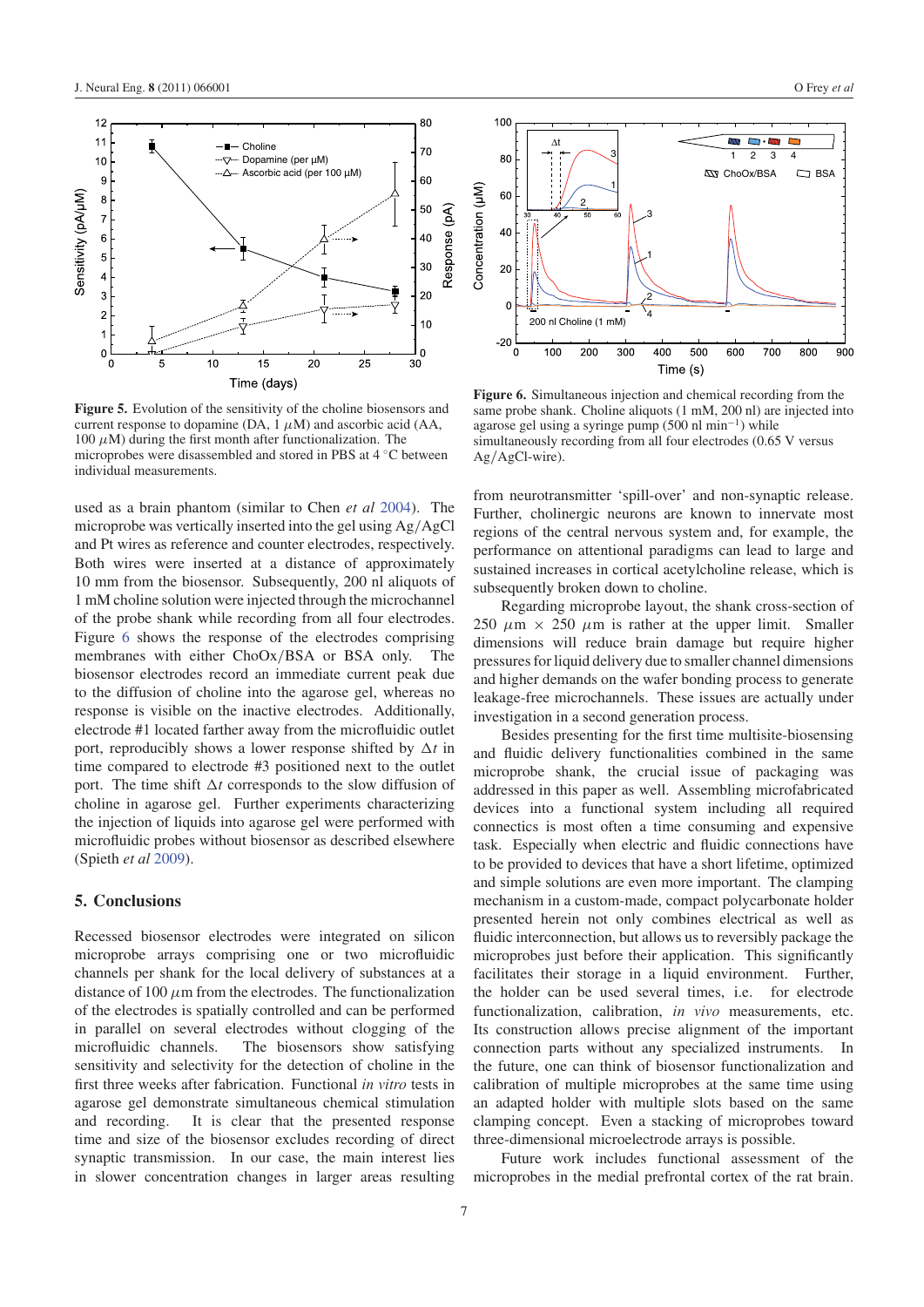Also sterilization schemes prior to implantation and the evaluation of their impact on the biosensor performance need to be addressed. Many groups cited in this paper reported similar systems *in vivo* without stating serious problems regarding this issue. Amongst the possible sterilization schemes, gamma radiation was reported as having no significant influence on the sensor characteristics (Koudelka-Hep *et al* 1993).

The device size is also sufficiently small for recordings in freely behaving animals (e.g., rats). In the latter case, further precautions have to be taken to protect the electric contacts. This can be solved using dissolvable glues such as dental acrylic to fix and insulate the critical components. Moreover, to minimize movement restrictions of the taskperforming animal, highly flexible electric and fluidic cables, and eventually commutators depending on the task, are a prerequisite.

# **Acknowledgments**

This work was supported by the European integrated project NeuroProbes (EU IP IST-027017). The authors gratefully thank the staff at the Microsystems Technology Division of the CSEM, Neuchâtel, Switzerland for support during the fabrication process and the cleanroom teams at HSG-IMIT and IMTEK for wafer processing and process optimization.

#### **References**

- Aarts A A A, Neves H P, Puers R P and Van Hoof C 2008 An interconnect for out-of-plane assembled biomedical probe arrays *J. Micromech. Microeng.* **18** 064001
- Bruno J P, Gash C, Martin B, Zmarowski A, Pomerleau F, Burmeister J, Huettl P and Gerhardt G A 2006 Second-by-second measurement of acetylcholine release in prefrontal cortex *Eur. J. Neurosci.* **24** 2749–57
- Burmeister J J, Pomerleau F, Palmer M, Day B K, Huettl P and Gerhardt G A 2002 Improved ceramic-based multisite microelectrode for rapid measurements of L-glutamate in the CNS *J. Neurosci. Methods* **119** 163–71
- Chen C H, Yao D J, Tseng S H, Lu S W, Chiao C C and Yeh S R 2009 Micro-multi-probe electrode array to measure neural signals *Biosens. Bioelectron.* **24** 1911–7
- Chen J K, Wise K D, Hetke J F and Bledsoe S C 1997 A multichannel neural probe for selective chemical delivery at the cellular level *IEEE Trans. Biomed. Eng.* **44** 760–9
- Chen Z J, Gillies G T, Broaddus W C, Prabhu S S, Fillmore H, Mitchell R M, Corwin F D and Fatouros P P 2004 A realistic brain tissue phantom for intraparenchymal infusion studies *J. Neurosurg.* **101** 314–22
- Cheung K C 2007 Implantable microscale neural interfaces *Biomed. Microdevices* **9** 923–38
- Cheung K C, Djupsund K, Dan Y and Lee L P 2003 Implantable multichannel electrode array based on SOI technology *J. Microelectromech. Syst.* **12** 179–84
- Cogan S F 2008 Neural stimulation and recording electrodes *Annu. Rev. Biomed. Eng.* **10** 275–309
- Cosnier S, Innocent C, Allien L, Poitry S and Tsacopoulos M 1997 An electrochemical method for making enzyme microsensors: application to the detection of dopamine and glutamate *Anal. Chem.* **69** 968–71
- Day B K, Pomerleau F, Burmeister J J, Huettl P and Gerhardt G A 2006 Microelectrode array studies of basal and

potassium-evoked release of L-glutamate in the anesthetized rat brain *J. Neurochem.* **96** 1626–35

- Fernandez L J, Altuna A, Tijero M, Gabriel G, Villa R, Rodriguez M J, Batlle M, Vilares R, Berganzo J and Blanco F J 2009 Study of functional viability of SU-8-based microneedles for neural applications *J. Micromech. Microeng.* **19** 025007
- Fillenz M 2005 *In vivo* neurochemical monitoring and the study of behaviour *Neurosci. Biobehav. Rev.* **29** 949–62
- Foley C P, Nishimura N, Neeves K B, Schaffer C B and Olbricht W L 2009 Flexible microfluidic devices supported by biodegradable insertion scaffolds for convection-enhanced neural drug delivery *Biomed. Microdevices* **11** 915–24
- Frey O, Holtzman T, McNamara R M, Theobald D E, van der Wal P D, de Rooij N F, Dalley J W and Koudelka-Hep M 2010 Enzyme-based choline and L-glutamate biosensor electrodes on silicon microprobe arrays *Biosens. Bioelectron.* **26** 477–84
- Frey O, Holtzman T, McNamara R M, Theobald D E, van der Wal P D, de Rooij N F, Dalley J W and Koudelka-Hep M 2011 Simultaneous neurochemical stimulation and recording using an assembly of biosensor silicon microprobes and SU-8 microinjectors *Sensors Actuators* B **154** (2) 95–106
- Hajj-Hassan M, Chodavarapu V and Musallam S 2009 Reinforced silicon neural microelectrode array fabricated using a commercial MEMS process *J. Micro*/*Nanolith MEMS MOEMS* **8** 033011
- Herwik S *et al* 2009 Fabrication technology for silicon-based microprobe arrays used in acute and sub-chronic neural recording *J. Micromech. Microeng.* **19** 074008
- Johnson M D, Franklin R K, Gibson M D, Brown R B and Kipke D R 2008 Implantable microelectrode arrays for simultaneous electrophysiological and neurochemical recordings *J. Neurosci. Methods* **174** 62–70
- Koudelka-Hep M, Strike D J and de Rooij N F 1993 Miniature electrochemical glucose biosensors *Anal. Chim. Acta* **281** 461–6
- Lee K K, He J P, Singh A, Massia S, Ehteshami G, Kim B and Raupp G 2004 Polyimide-based intracortical neural implant with improved structural stiffness *J. Micromech. Microeng.* **14** 32–7
- Lin C W, Lee Y T, Chang C W, Hsu W L, Chang Y C and Fang W 2009 Novel glass microprobe arrays for neural recording *Biosens. Bioelectron.* **25** 475–81
- Lin L W and Pisano A P 1999 Silicon-processed microneedles *J. Microelectromech. Syst.* **8** 78–84
- McAllister D V, Allen M G and Prausnitz M R 2000 Microfabricated microneedles for gene and drug delivery *Annu. Rev. Biomed. Eng.* **2** 289–313
- Metz S, Bertsch A, Bertrand D and Renaud P 2004 Flexible polyimide probes with microelectrodes and embedded microfluidic channels for simultaneous drug delivery and multi-channel monitoring of bioelectric activity *Biosens. Bioelectron.* **19** 1309–18
- Moon T, Pellinen D S, Purcell E K, Seymour J P and Kipke D R 2006 Local drug delivery system for dynamic control of neural environment using parylene-based microelectrodes *IFMBE Proc.* **14** 3542–5
- Musallam S, Bak M J, Troyk P R and Andersen R A 2007 A floating metal microelectrode array for chronic implantation *J. Neurosci. Methods* **160** 122–7
- Neeves K B, Lo C T, Foley C P, Saltzman W M and Olbricht W L 2006 Fabrication and characterization of microfluidic probes for convection enhanced drug delivery *J. Control Release* **111** 252–62
- Neves H 2007 Advances in cerebral probing using modular multifunctional probe arrays *Med. Device Technol.* **18** 38–9
- Neves H P and Ruther P 2007 The NeuroProbes Project *Conf. Proc. IEEE Eng. Med. Biol. Soc., 2007* pp 6443–5